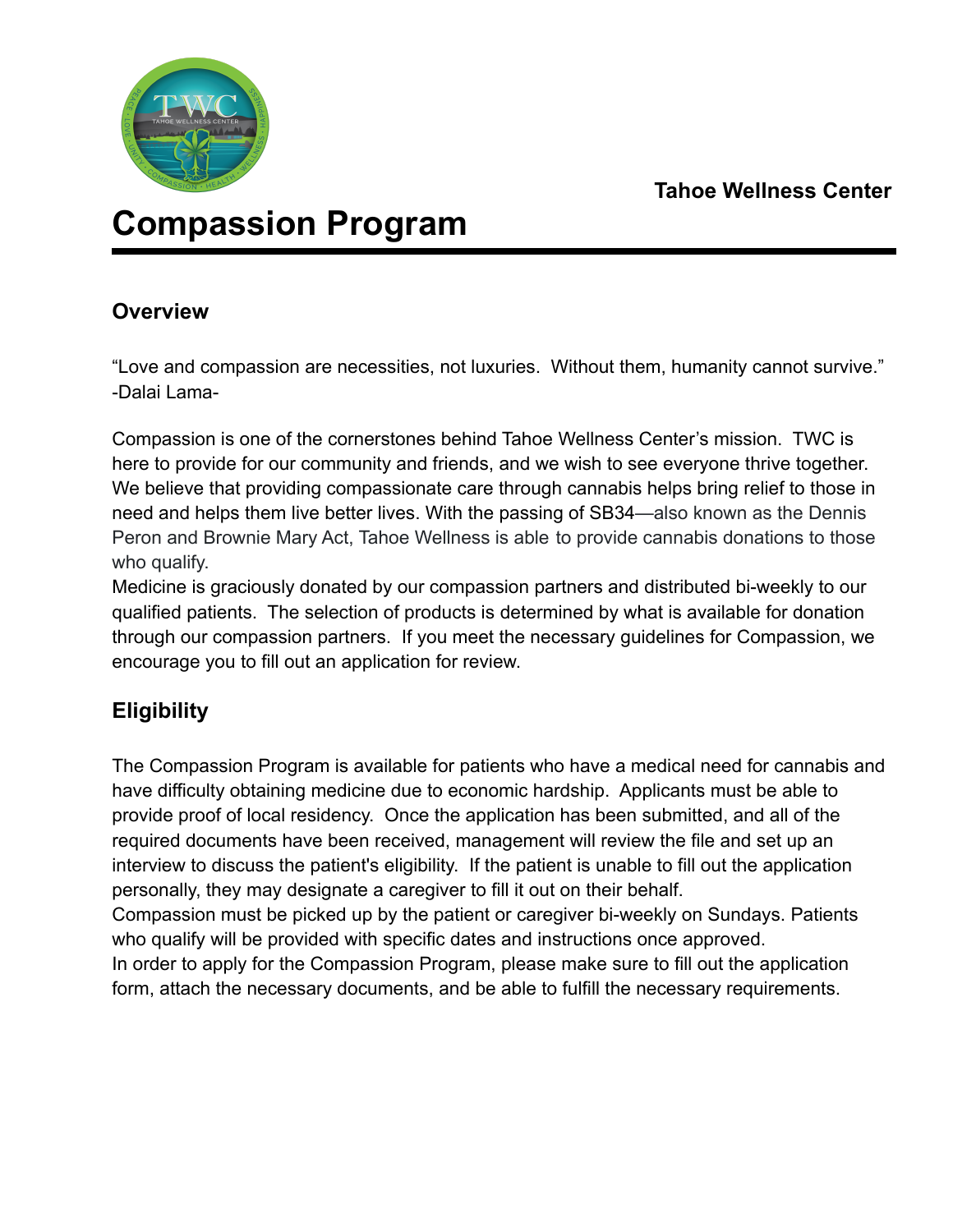### **Requirements**

Patients applying for the Compassion Program must meet the necessary requirements as follows:

- Fill out the application form completely, or if unable your caretaker can fill out the form.
- Be able to provide documentation supporting the following criteria:
	- \* Proof of local residency
	- \* Verification of monthly income
	- \* Current monthly living/housing expenses

\* Prognosis from primary physician stating the illness or condition to be treated with medical cannabis

- Have a cannabis patient recommendation from a verifiable cannabis doctor. If you don't already have one, you can visit [www.nuggmd.com](http://www.nuggmd.com) and apply within a few minutes online.
- Be able to pick up medicine on designated Sundays and verify with signature that you are a qualified patient or caregiver receiving the product.
- Be willing to share your story about how cannabis is aiding in the treatment of your illness.
- Update your patient profile annually by providing the following:
	- \* Proof of monthly income
	- \* Current monthly living/housing expenses
	- \* Update from primary physician on status of medical condition

Once the application has been received and reviewed, Tahoe Wellness will contact the applicant to discuss the status. If you would like more information about the Compassion Program, or would like to request an application, please speak with our staff at the welcome desk. Incomplete applications will not be considered for enrollment. Any general inquiries about the Compassion Program may be directed to [info@tahoewellness.com](mailto:info@tahoewellness.com).